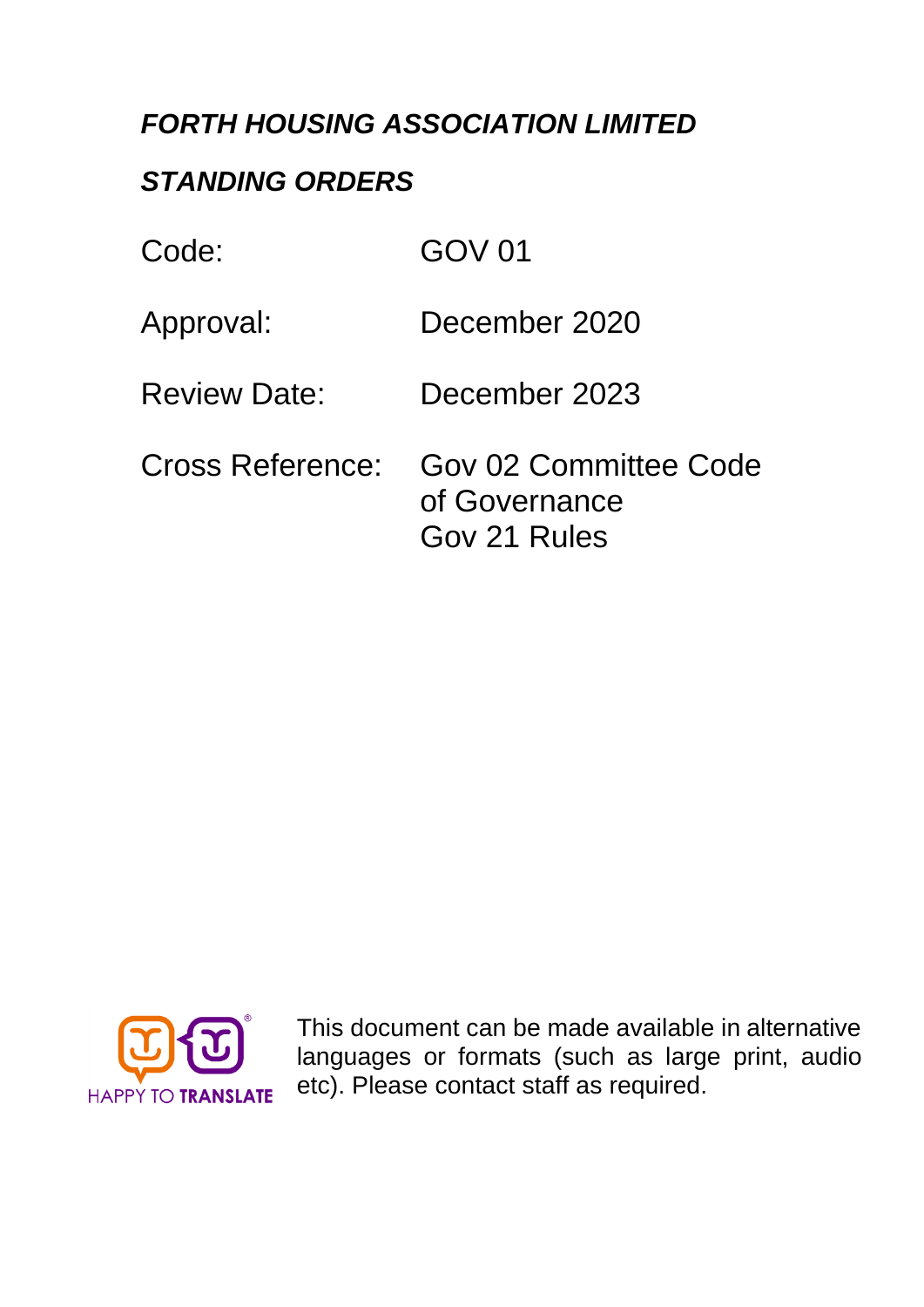# *FORTH HOUSING ASSOCIATION LIMITED*

# *STANDING ORDERS*

# **1.0 General**

Nothing in these Standing Orders shall allow or be taken to allow the Committee, any Committee Member, Member of Staff or Agents to act in contravention of the Rules of the Association, or any statutory obligations upon the Association.

It is the duty of all Members and Staff to identify when these Standing Orders apply, bringing them to the attention of those present at any meeting.

## **2.0 Meetings and proceedings of the committee**

#### **2.1 Days and Times of Meetings**

- **a** Ordinary meetings of the Committee shall be held monthly on the last Monday of the month, except where an alternative day is agreed in advance.
- **b** Meetings shall commence at 7.00pm, shall run for two hours and can only last longer with the consent of not less than two thirds of the Members present at any meeting.
- **c** Other meetings of the Committee may be called as required in accordance with the Rules of the Association.

#### **2.2 Notices and Agendas of Meetings**

- **a** Seven days' notice of the date, place and Agenda for all meetings shall be given in writing to all Committee Members by, or on behalf of, the Secretary.
- **b** All items for consideration and decision should be in writing and issued with the Agenda. Items may be tabled or reported verbally only with the consent of not less than two-thirds of the Members present at any meeting.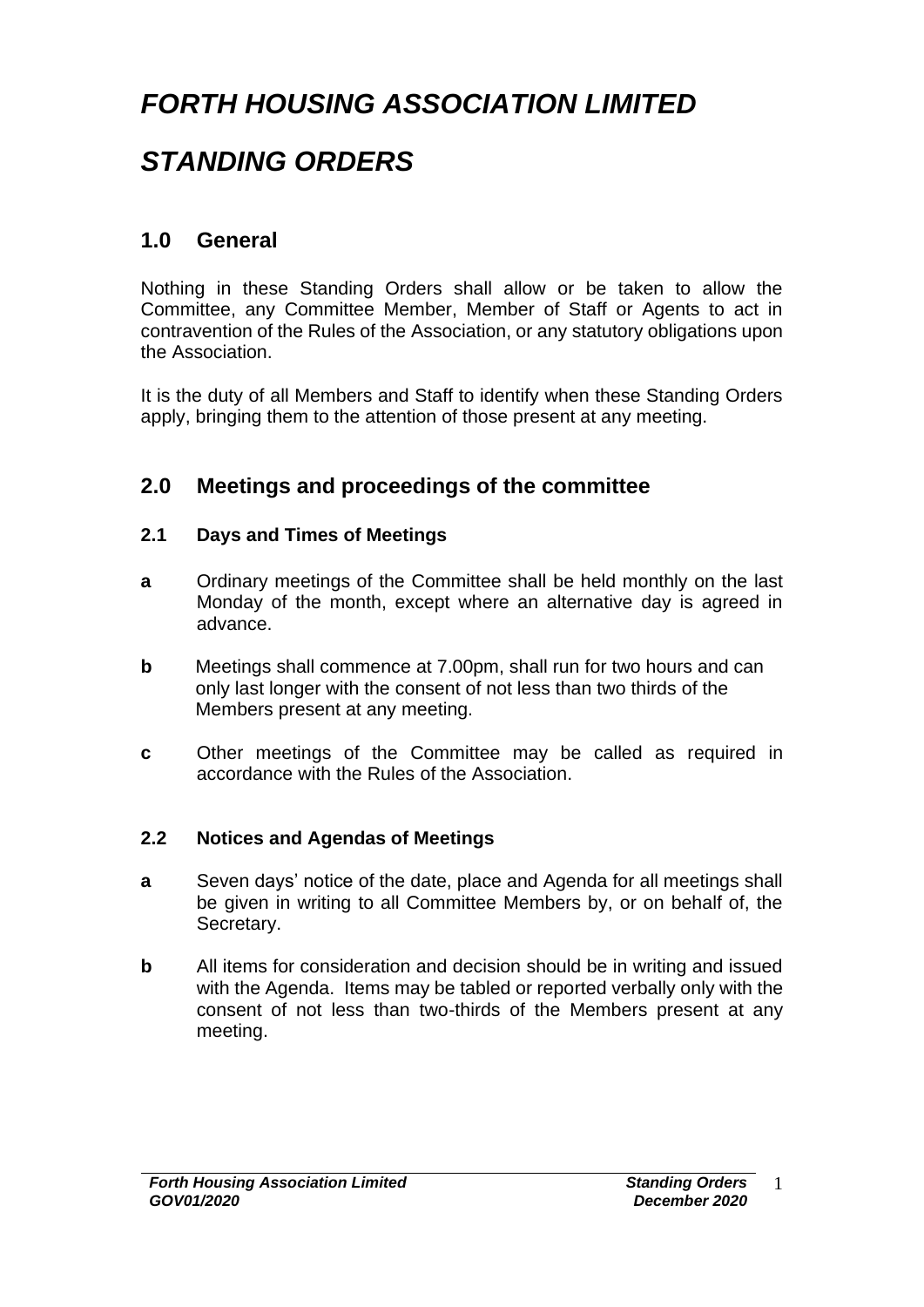#### **2.3 Attendance at meetings**

- **a** Four elected and/or casual Committee Members must be in attendance for a meeting to proceed.
- **b** Management Committee Meetings will normally be attended by the Director and any other members of staff whose presence may be required as a result of business being considered.

#### **2.4 Powers and Duties of the Chairperson**

- **a** The Chairperson shall be elected in accordance with the Rules of the Association at the first full Committee Meeting after the Annual General Meeting. The election of the Chairperson shall be overseen by the Association's Director, who will ask for nominations. Where multiple nominations are received an election will be by secret ballot.
- **b** Only committee members who have served on the committee for the previous 12 months shall be eligible for election as Chairperson.
- **c** Among the responsibilities of the Chairperson are that:
	- i. the Committee works effectively with the senior staff;
	- ii. an overview of business of the Association is maintained;
	- iii. the Agenda for each meeting is set;
	- iv. meetings are conducted effectively;
	- v. minutes are approved and decisions and actions arising from meetings are implemented;
	- vi. the standing orders, code of conduct for Committee Members and other relevant policies and procedures affecting the governance of the Association are complied with;
	- vii. where necessary, decisions are made under delegated authority for the effective operation of the Association between meetings;
	- viii. the Committee monitors the use of delegated powers;
	- ix. the Committee receives professional advice when it is needed;
	- x. the Association is represented at external events appropriately;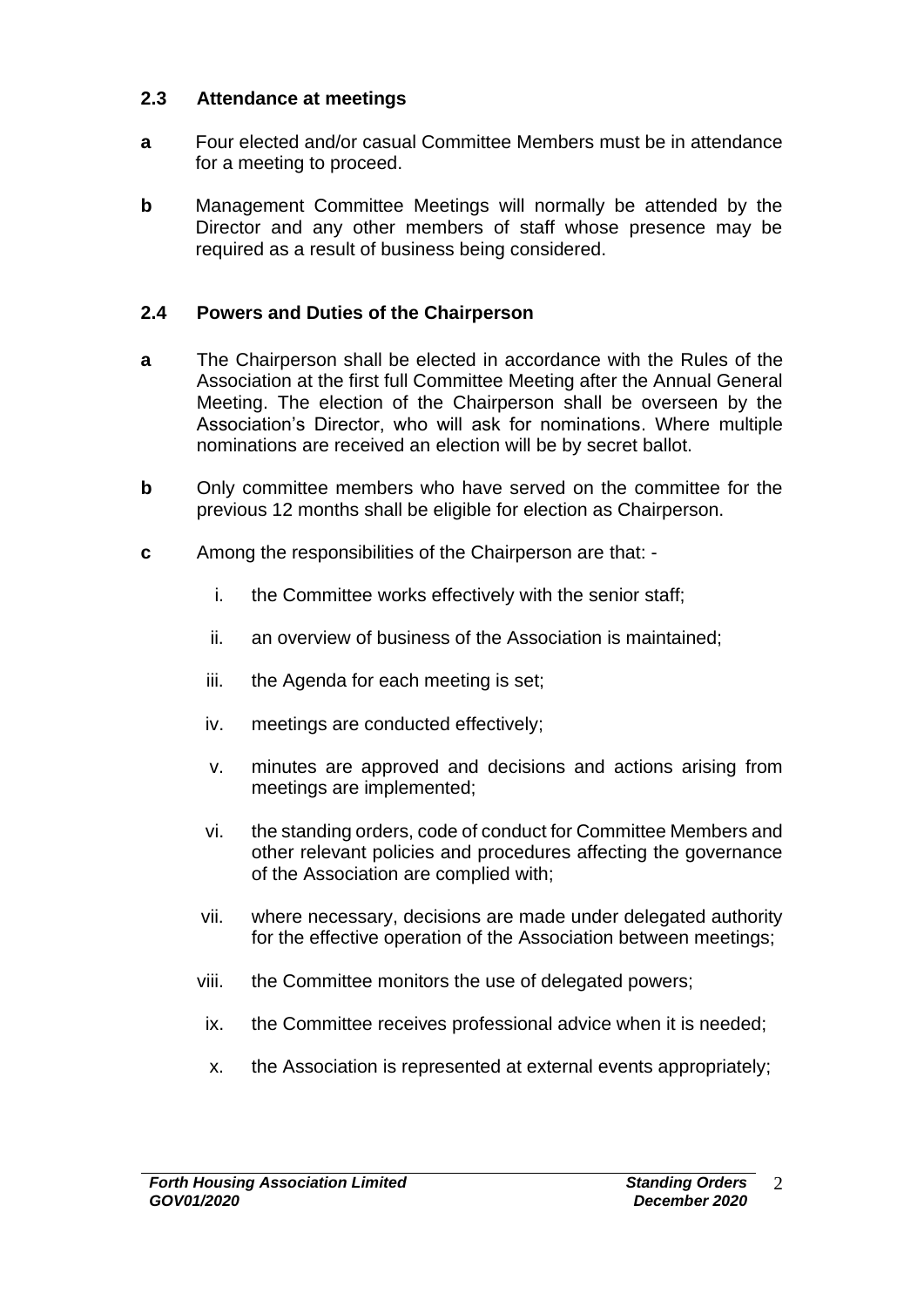- xi. appraisal of the performance of Committee Members is undertaken, and that the senior staff officer's appraisal is carried out in accordance with the agreed policies and procedures of the Association; and
- xii. the training requirements of Committee Members, and the recruitment and induction of new Committee Members is undertaken.
- **d** The Chairperson may, at their discretion, alter the order of business for the meeting at any stage.
- **e** The decision of the Chairperson on all matters within their competency shall be final and shall not be open to question or discussion.

#### **2.5 Powers and duties of other Office-bearers**

- **a** The Association shall elect the following other Office-bearers, in addition to the Chairperson:
	- □ Vice-Chairperson
	- □ Secretary
	- □ Treasurer
- **b** Only committee members who have served on the committee for the previous twelve months shall be eligible for election as an office bearer.
- **c** Their election shall take place at the first full Committee Meeting after the Annual General Meeting and shall be overseen by the Chairperson, who will ask for nominations. Where multiple nominations are received an election will be by secret ballot.
- **d** It shall be the duty of the Vice-chairperson to:
	- i deputise for the Chairperson as required due to absence, sickness or similar situation.
- **e** It shall be the duty of the Secretary, in collaboration with the Director, to
	- i. calling and going to all meetings of the Association and all the Committee Meetings;
	- ii. keeping the minutes for all meetings of the Association and Committee;
	- iii. sending out letters, notices calling meetings and relevant documents to Members before a meeting;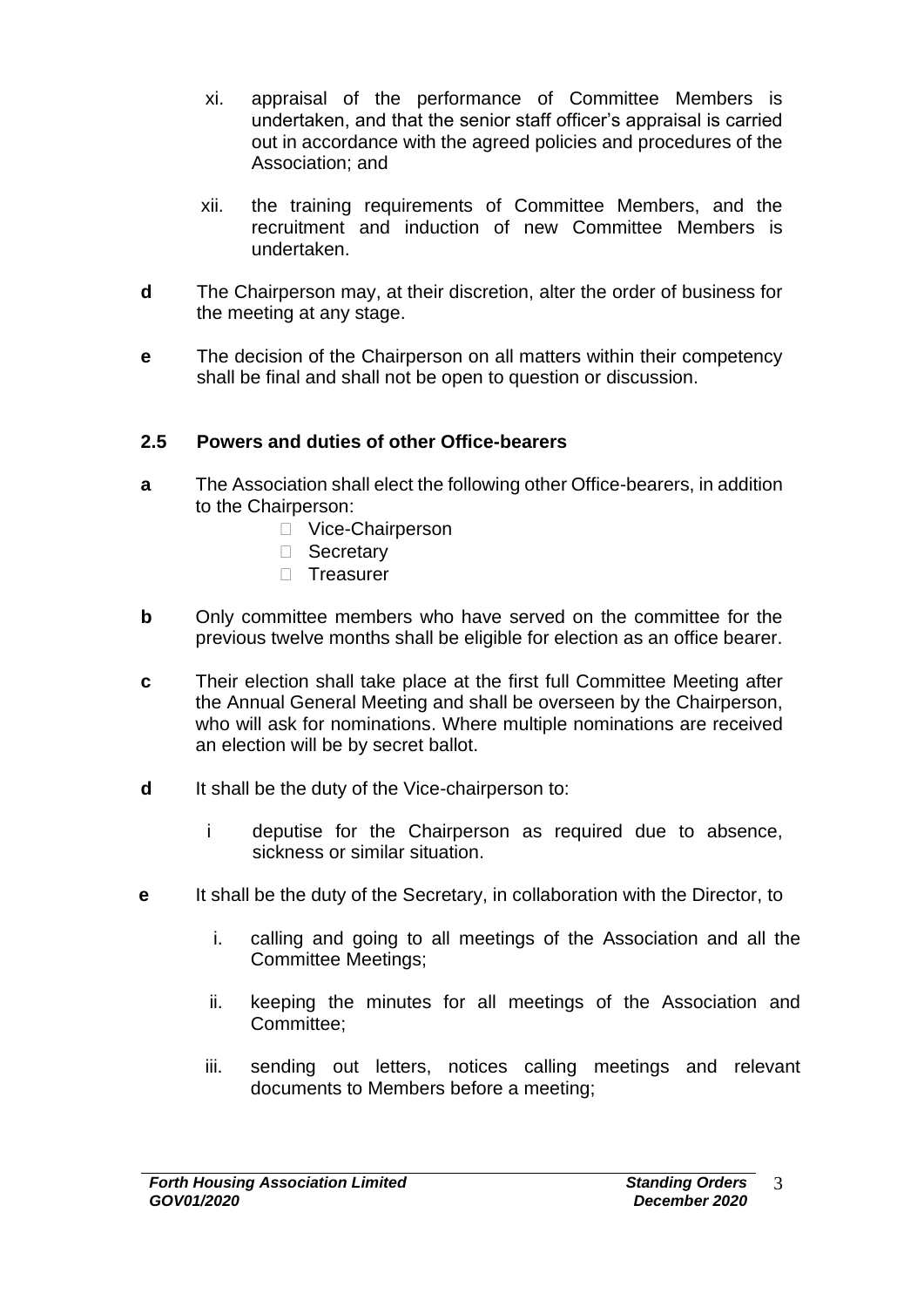- iv. preparing and sending all the necessary reports to the Financial Conduct Authority and The Scottish Housing Regulator;
- v. ensuring compliance with these Rules;
- vi. keeping the Register of Members and other registers required under these Rules; and
- vii. supervision of the Association's seal.
- **f** It shall be the duty of the Treasurer to:
	- i ensure that staff adhere to Financial Regulations and provide proper management accounts to Management Committee on a regular basis.

### **2.6 Duties of Committee Members**

- **a** All Committee Members are expected to prepare adequately for meetings, reading the circulated papers in advance and seeking clarification on specific issues as necessary.
- **b** All Committee Members are bound to pay due deference to the authority of the Chairperson at all times.
- **c** All Committee Members must respect that the decision of the Chairperson at all times shall be final and not open to question or discussion.
- **d** Any Committee Member desiring to speak at any meeting of the Committee shall do so when allowed by the Chairperson and direct their speech to:
	- i the matter before the meeting, including proposing, seconding or supporting a motion or any relevant amendment;
	- ii a point of order; or
	- iii asking a question.
- **e** All Committee Members are expected to participate in and cooperate fully with the annual appraisal process as outlined in the Committee Member Training Policy.
- **f** Committee members must behave appropriately at all times, including being considerate of other Committee Members, Staff and any other people present. Defamatory comments and/or threatening behaviour will not be acceptable.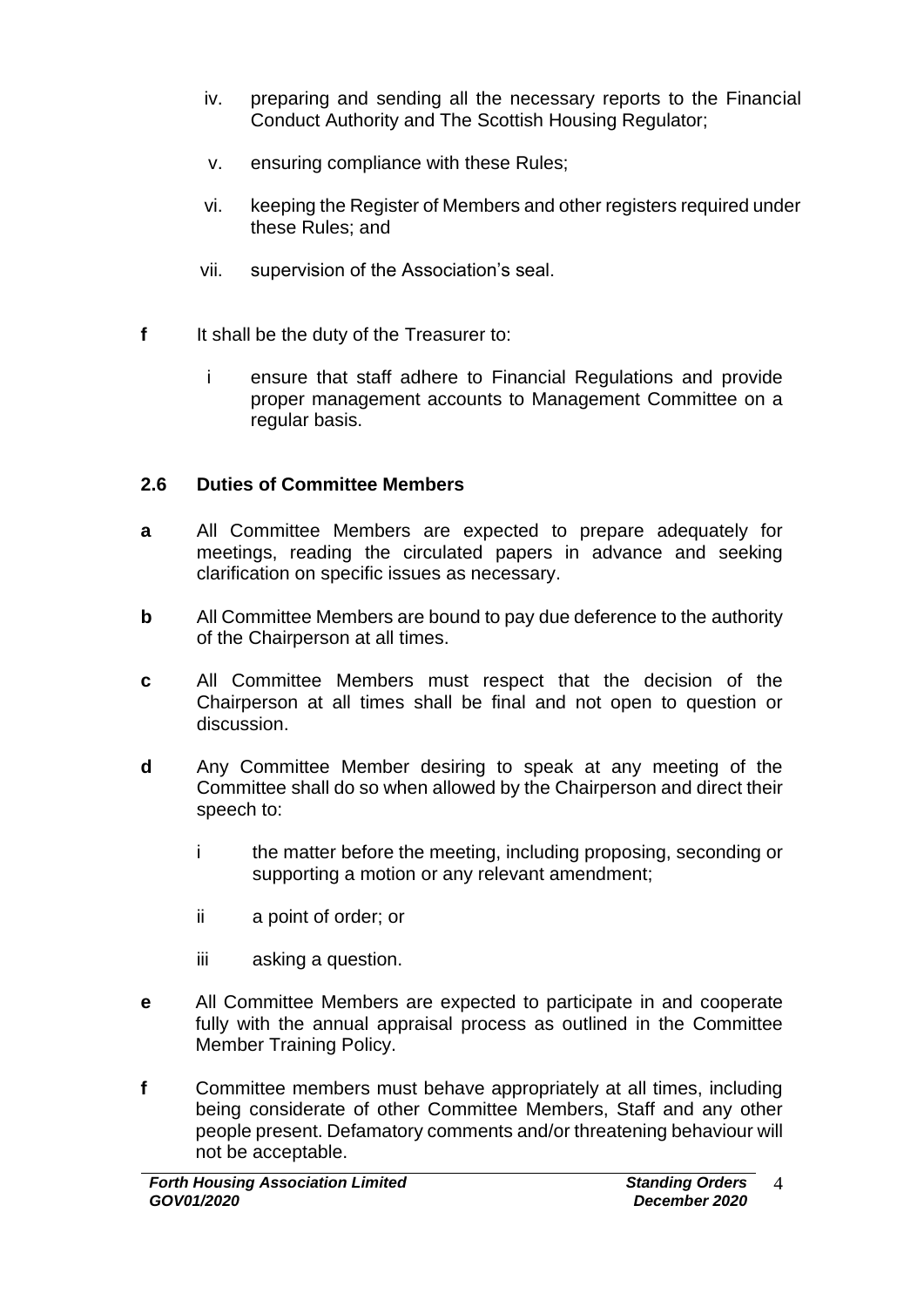#### **2.7 Motions**

- **a** A motion for the approval of a Minute of a Committee Meeting, any part of such Minute or competent proposal shall be considered as an original motion. Any motion involving alteration or rejection of such Minute, any part of such Minute or proposal shall be dealt with as an amendment.
- **b** Motions and amendments moved but not seconded shall not be put to the meeting nor shall they be recorded in the Minutes.
- **c** It shall be competent for any member to ask that their dissent from any motion which has been carried, be recorded in the Minutes.
- **d** Unless otherwise directed by the Chairperson, voting will be by a show of hands with the number of votes for and against the motion or amendment recorded in the Minutes.
- **e** In any case of an equality of votes, the Chairperson shall have a second or casting vote, in accordance with the Rules.

#### **2.8 Notices of Motions**

- **a** Except as provided under Standing Order 2.6(d), a Member of the Committee shall not be entitled to propose any motion other than one arising directly from the proper discussion of a subject before the Committee, unless they have given prior notice of such motion.
- **b** Every such notice of motion shall be given in writing to the Secretary at least 10 days prior to the meeting at which it is to be considered.
- **c** If a member of the Committee who has given notice of a motion is absent from the meeting at which the motion is submitted or does not move the motion when called upon by the Chairperson, then the notice of motion shall fail. If, however, a Committee Member, who has given due and proper notice of a motion is unavoidably absent from the relevant meeting, it shall be competent for them to request another Member of the Committee to move the motion when called upon by the Chairperson, provided a request is handed to the Chairperson in writing prior to the meeting.
- **d** Notwithstanding the terms of Standing Order 2.6(a), it shall be competent for a Committee Member, as a matter of urgency, to propose a motion without prior notice but only if supported by not less than twothirds of those present.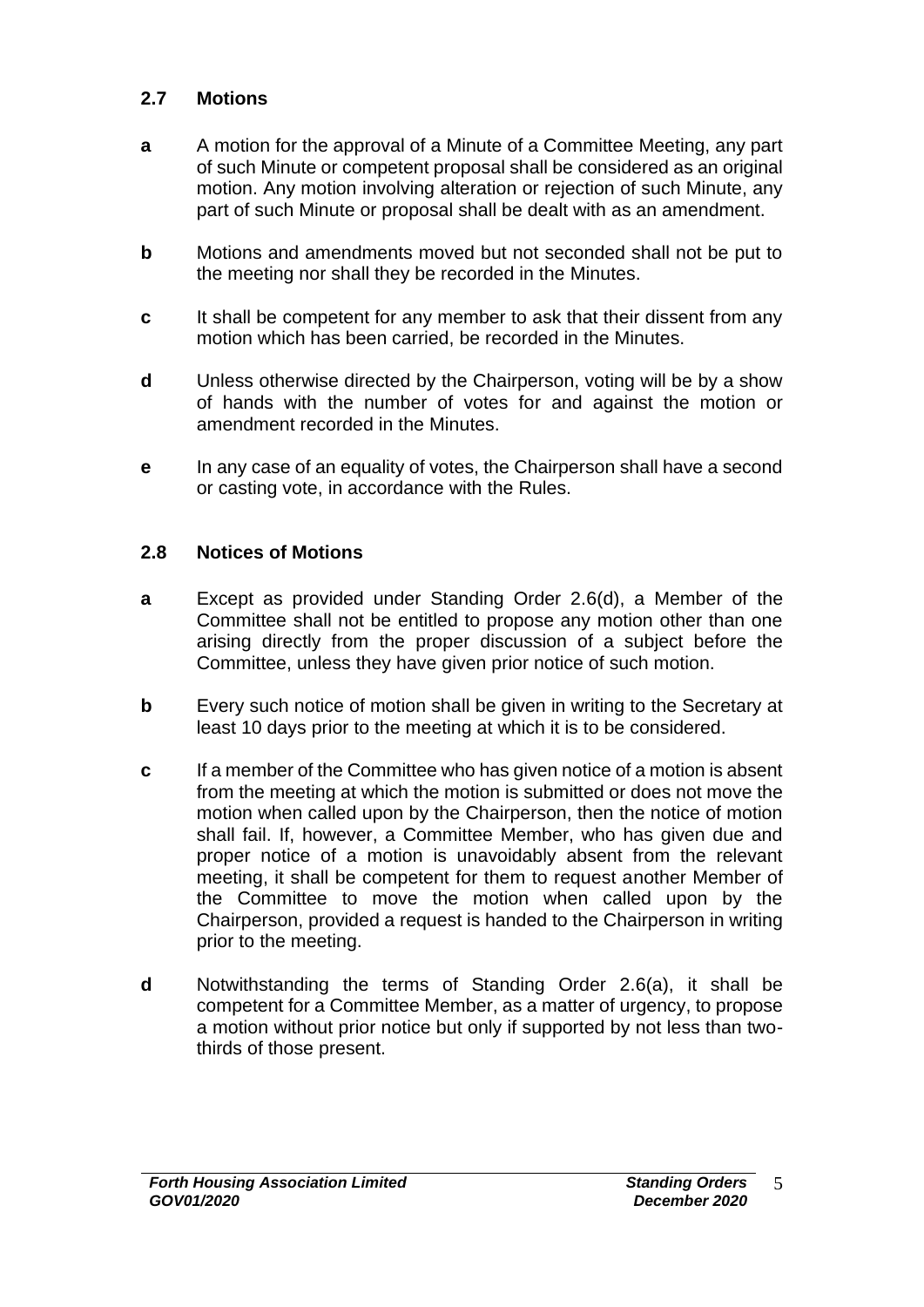#### **2.9 Alteration or Revocation of Previous Resolutions**

**a** No resolution of the Committee shall be altered or revoked within six months of its adoption except with the consent of not less than two-thirds of the Members present.

### **2.10 Suspension of Standing Orders / Adjournments**

- **a** A motion to suspend Standing Orders may be proposed and seconded and carried if supported by two-thirds of Members present.
- **b** Suspension of Standing Orders shall be for a period of no longer than fifteen minutes at any one time with only two suspensions permissible at any one Meeting.
- **c** The Committee may at any of their meetings adjourn proceedings to such date, time and place as they may then arrange, failing which the Chairperson may arrange but which shall not be later than seven days following.
- **d** A motion for the adjournment of the meeting may be made at any time and shall have precedence over all other motions and shall be moved, seconded and put to the meeting without discussion.
- **e** On resumption of an adjourned meeting, proceedings shall commence at the point at which they were broken off at the adjournment.

### **2.11 Availability of Minutes and Public Access to Committee Meetings**

- **a** Approved minutes of Management Committee meetings, excluding personal data, commercially sensitive and confidential sections, shall be published on the Association's website
- **b** Tenants, Sharing Owners, Association Members, members of the public and individuals wishing to attend one Management Committee meeting as a 'taster', if they are considering joining the Committee, may ask to attend non-confidential parts of meetings of the Management Committee. They must give the Association written notice and if appropriate should stipulate which matters, they wish to hear being considered. Each request will be considered by the Chair who shall decide whether or not it is appropriate. The Chair's decision in this matter will be final.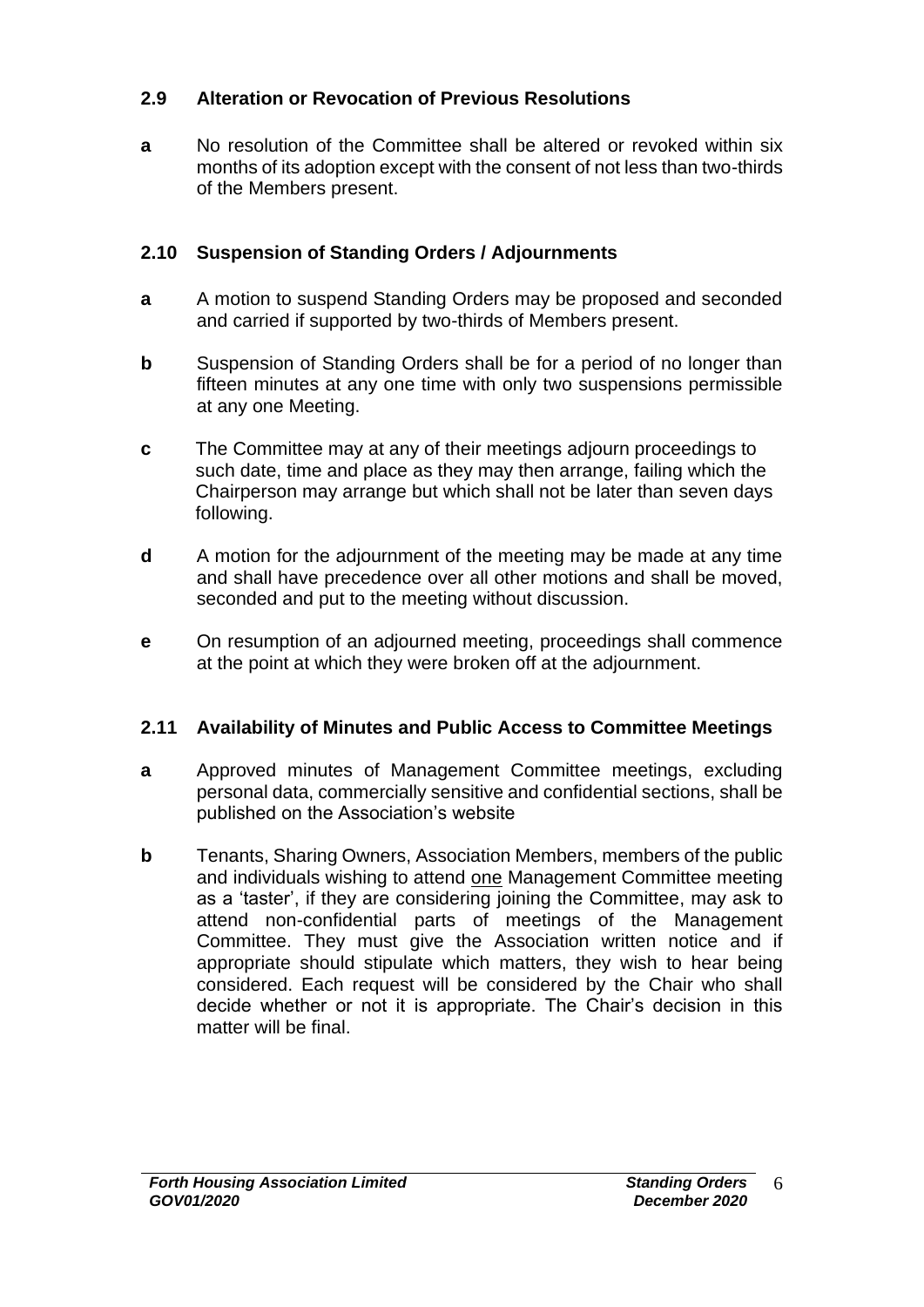# **3.0 Sub-committees**

### **3.1 Appointment of Standing and Special Sub-committees**

- **a** The Committee may set up Standing Sub-committees to carry out such functions as may be referred and delegated to them.
- **b** The Members of any Standing Sub-committee shall be appointed by the Committee of Management, with the convenor for each Sub-committee appointed by the Members of that Sub-committee at its first meeting.
- **c** The Committee may, as they deem necessary at any time, appoint Special Sub-committees to carry out such functions as may be referred and delegated to them.
- **d** The current Standing and Special Sub-committees shall be those appended to these Standing Orders, to be reviewed following Annual General Meetings and subject to a review at anytime as appropriate.

## **3.2 Delegation for Emergency Business and Decisions**

- **a** The Director and the Chairperson have authority to take or to instruct any action in respect of matters that must be dealt with in between committee meetings, including emergency situations or matters needing urgent action to preserve the position of the Association and its service users.
- **b** All emergency decisions shall be fully reported to the next appropriate meeting of the Management Committee for homologation.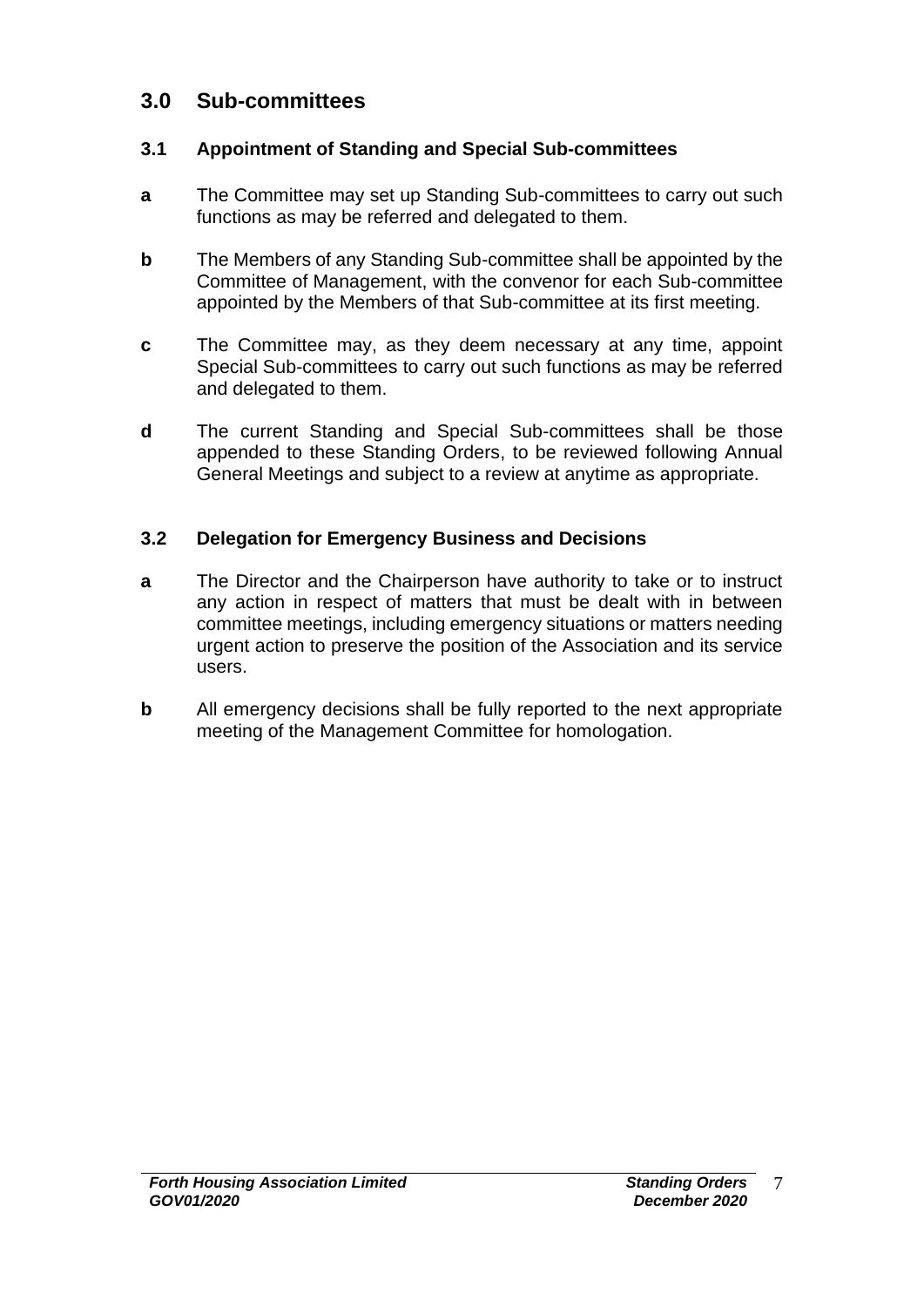#### **3.3 Meetings and Procedures of Sub-Committee**

**a** All applicable Standing Orders relating to the Committee of Management with regard to notice, conduct of meetings, proceedings etc, shall apply to all Sub-committees with a quorum being three..

### **3.4 Sub groups/working parties**

- **a** The Committee may, as they deem necessary at any time, appoint Special Sub-groups/working parties to carry out such functions as may be referred and delegated to them.
- **b** Membership of such groups may involve Committee Members, Staff Members and any other individuals appointed due to their knowledge and/or experience.
- **c** Sub groups/working parties may operate in an informal manner but will give due consideration to the rules and policies of the Association. Any decision making authority will be limited and the management committee will retain overall control.

# **4.0 Constitutional requirements**

### **4.1 Minutes**

- **a** Minutes of every Committee Meeting, General Meeting, or Sub-Committee Meeting shall be kept.
- **b** Such minutes shall be presented at the next relevant meeting, shall be proposed and seconded by two Committee Members present at the previous meeting, and shall be signed by the Chairperson.
- **c** All minutes signed as above shall be treated as conclusive evidence of any fact contained within between the Association and every Member.

## **4.2 Execution of documents and Seal**

**a** The Association shall execute deeds and documents in accordance with the provisions of the Requirements of Writing (Scotland) Act 1995 and record the execution in the register. The use of a common seal is not required.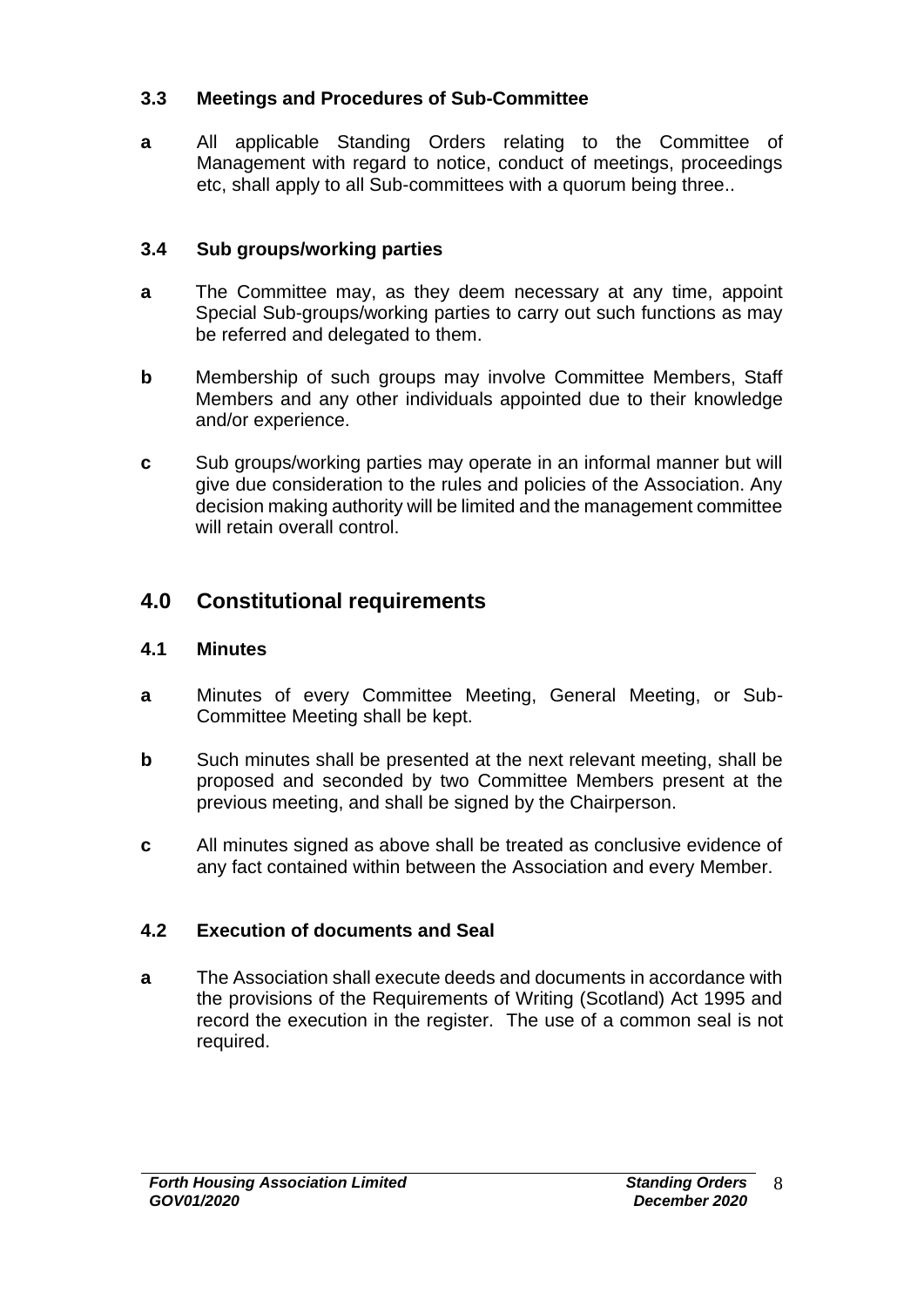- **b** The Association may have a seal which must be kept in a secure place within the Office.
- **c** The seal must only be used if the Committee decides this. When the seal is used, the deed or document must be signed by the Secretary or a Member of the Committee or another person duly authorised to subscribe the deed or document on the Association's behalf and recorded in the register.

# **5.0 Miscellaneous**

### **5.1 Register of Committee Members**

- **a** The Secretary shall maintain a Register of Committee Members in which shall be entered the detail of each Committee Member's principal employment, professional or business activities; of any position of public responsibility held; of membership of public organisations and other Housing Associations or Associations; and any declarations of financial interest in accordance with the Rules.
- **b** A Committee Member shall supply such information to the Secretary as soon as possible after being elected to the Committee and shall notify of any change in this information as soon as possible after the change occurs.

### **5.2 Review**

**a** Management Committee will review these standing orders at least every 3 years, and Staff are responsible for ensuring that they meet legal and good practice requirements.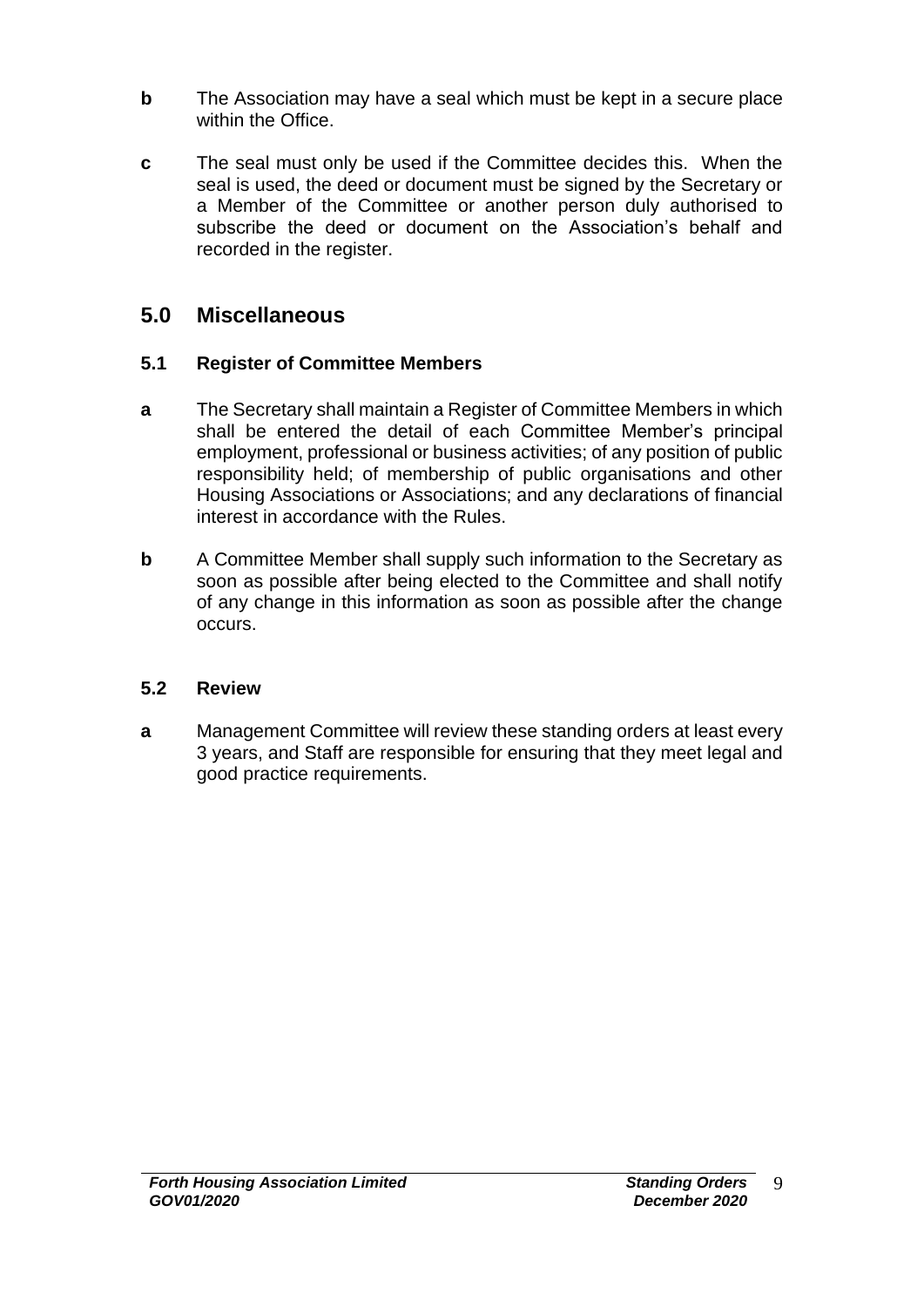# **STANDING SUB-COMMITTEES**

# **1.0 Staffing Sub-committee**

Membership of the sub-committee will involve the four Office Bearers or if unavailable a nominated Management Committee member as follows:

- □ Chairperson
- □ Vice Chairperson
- □ Secretary
- □ Treasurer

# **STAFFING SUB-COMMITTEE REMIT.**

# **1.0 Recruitment**

*The Staffing Sub-committee shall be responsible for short-listing, interviewing and selecting all permanent posts in conjunction with the Director. A minimum of two Office Bearers must be involved at each stage, with the use of independent support as appropriate (e.g. Finance Agent, Auditor, Employers in Voluntary Housing, etc, etc.)*

# **2.0 Disciplinary Procedures**

The Staffing Sub-committee shall administer appropriate stages of the Disciplinary Procedure, including dismissal and appeals to final warnings, as detailed in the Employers in Voluntary Housing document *Statement of Terms and Conditions of Employment*.

# **3.0 Grievance Procedures**

The Staffing Sub-committee shall consider all appeals from staff on issues not resolved at Director level (or raised by the Director), in accordance with the procedures laid out in *Statement of Terms and Conditions of Employment*.